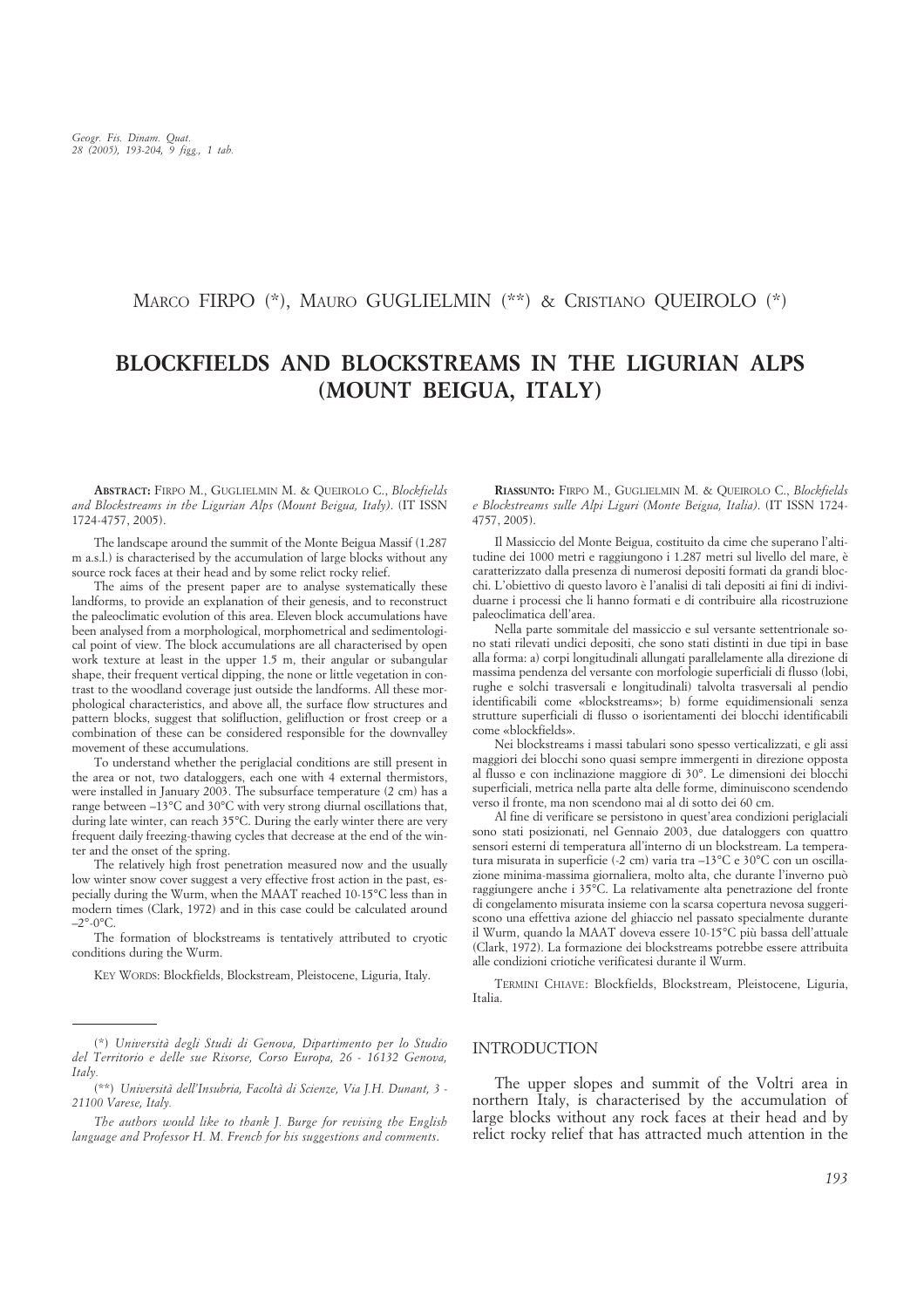past (Issel, 1892; Sacco, 1934). Explanations for the genesis of these features have been proposed (Conti, 1940) but systematic analyses of their distribution, geomorphic characteristics, and relationships with surrounding bedrock and deposits have never been carried out. Moreover, the Quaternary history of this area of Liguria is almost unknown, except for information provided for the Holocene by the pollen record found in mires (Braggio Morucchio & *alii*, 1978, Cruise, 1990). The existing paleoclimate reconstruction is uncertain and, speculative. One reconstruction suggest the area could have been covered by spruce forest since the Eemian Interglacial (Ravazzi, 2002). According to Büdel (1951), the area was in a Loess-tundra zone during the Weichselian while others (e.g. Velichko, 1982, Poser, 1948) exclude the occurrence of permafrost south of the Alps, and hence also in this area. However, Kaiser (1960) hypothesised that permafrost aggradation occurred during on earlier glacial period.

The aims of this paper are to describe these landforms, to discuss their genesis, and to contribute to reconstructing the paleoclimatic evolution of this area.

# STUDY AREA

The study area, located along the watershed between the Po and Ligurian river basins, is not far from Genova and the Ligurian Sea. It contains the Beigua massif, comprising several summits over 1000 m a.s.l. with the highest at 1287 m a.s.l. The area is limited by the Orba river to the North; by the Stura and Cerusa Valley to the East, by the marine terraces of Piani d'Invrea to the South, and by the Teiro and Erro valleys to the West (fig. 1).

From a geomorphological point of view, the area can be divided into three main landscape units: 1) the southern slope: a very steep slope dipping towards the Ligurian Sea; 2) the northern slope: a gentle slope dipping to the Po river basin, characterised by several valleys rich in terraces; 3) the summit areas: areas above 1000-1200 m a.s.l. on the northern side of the watershed, characterised by gentle slopes and flat areas. The first two landscape units were mainly fashioned by gravitational and fluvial processes, while the third appears almost unaffected by these processes (fig. 2).

Geologically, the Beigua massif is in the middle of the meta-ophiolitic Voltri Group composed of serpentinites, metabasites and metasediments that form the basement of the Ternary Piedmont Basin. In the study area, we surveyed three main metamorphic lithotypes: serpentine schists, metabasalts (Prasinite *Auct*.), and eclogites. The first two are weakly to pervasively affected by schistosity, while eclogites are massive or fractured rocks (Desmons & *alii*, 1999).

# CLIMATIC CONSTRAINTS

The only two weather stations, located close to the study area with a long climate record available, are at



FIG. 1 - Study area: location map (squares for climatic stations).

Melogno at 1000 m a.s.l. and Alpicella at 405 m a.s.l. (fig. 1). These two stations show a pluviometric regime with two maxima, one in spring (April-May) and one in Autumn (October-November) for the period 1934-1983. The mean annual precipitation is around 1200 mm. The air temperature shows a minimum in January and a maximum in July-August with a mean annual air temperature (MAAT) of 9.9 °C at Melogno and 14 °C at Alpicella. Since November 2001 a new weather station at Pianpaludo (865 m a.s.l.) provides local climate information. There, the MAAT for 2002 was 9.1  $^{\circ}$ C, while the total precipitation was high (2818 mm) because heavy rainfall occurred in November causing flooding in the Piedmont area (almost 700 mm in 17 days). The hourly air temperature ranged from 27  $\degree$ C in July to  $-10.9\degree$ C in January with an amplitude of 37.9 °C. Systematic snow cover data are not available for the area, but from our own periodic measurements, the winter snow cover is usually thin (< 30 cm) and persists for fewer than 15 days. The winter of 2003/2004 was exceptional because snow cover continued for more than two months.

#### **METHODS**

A preliminary interpretation of aerial photographs at a scale of 1:10,000 was carried out to define the main scree slope and block accumulations. Second, a detailed geomorphologic field survey was made to map the various landforms. All identified landforms were digitised and in-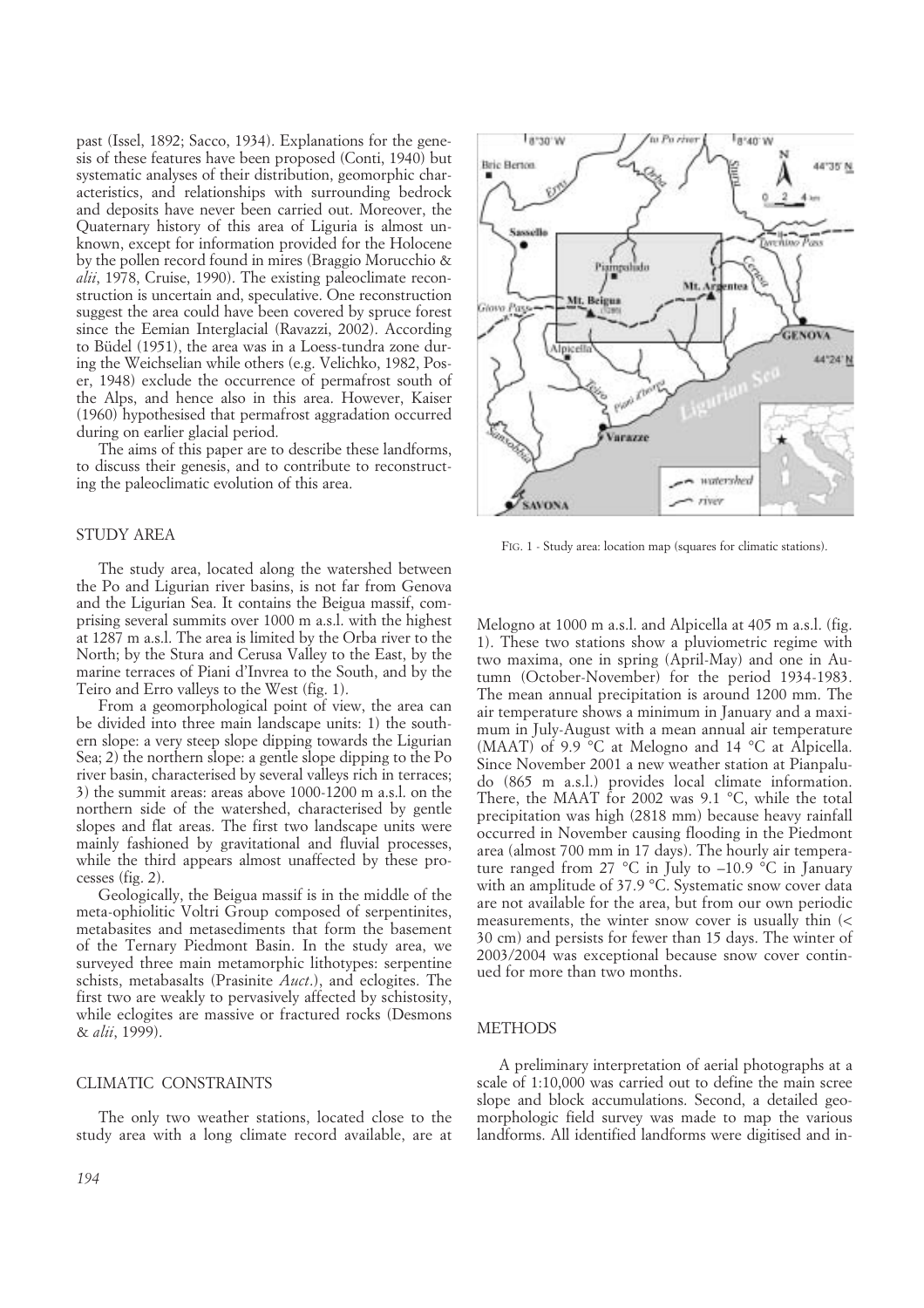

FIG. 2 - Geomorphological map of the examined area: *Forms and deposits:* a) mountain summits; b) contour lines (e = 50 m); c) colluvium; d) metasediment; e) metabasalts; f) eclogitic metabasalts; g) serpentine schists; h) wedging rock; i) relict blockstream; j) gravitative block deposits; k) relict blockfield; l) peat; m) tor-like feature.

cluded in a GIS system of the Mount Beigua Regional Park at 1:25,000 scale.

The main morphological characteristics (tab. 1) of the deposits were recorded along several transects parallel to the flow direction. On several block accumulations, a topographical survey using a laser theodolite was carried out. That involved a total of 305 measurement points (with a density of 1 point/10  $m<sup>2</sup>$ ) located randomly over the whole feature, always located on the highest vpoint of the chosen block. In addition, two transversal sections, with points spaced 1.5 m apart, were carried out in order to obtain detailed sections along which the characteristics of all the blocks (e.g. size, long axis orientation, dip, shape, roundness, lithology, lichen coverage, presence of weathering features) were measured.

The processing of the topographical data allowed us to achieve an accurate TIN (triangulated irregular network surface) and, afterwards, a digital elevation model (1 m of pixel) using ArcGis 8.3. Lacking any natural exposures, a 2.5-m-deep trench was dug in the frontal part of the block accumulation «Lajone 2» to describe the internal structure.

To understand the climatic conditions within one of the block accumulation, two HOBO Pro dataloggers manufactured by Onset (USA) each one with 4 external thermistors were installed. The thermistors were placed directly in the ground at depths of 2, 30, 60, and 120 cm and fixed between the surface of two blocks to avoid any influence of direct incoming radiation and to record the real temperature within an open work blocky layer. The temperature was recorded every 10 minutes.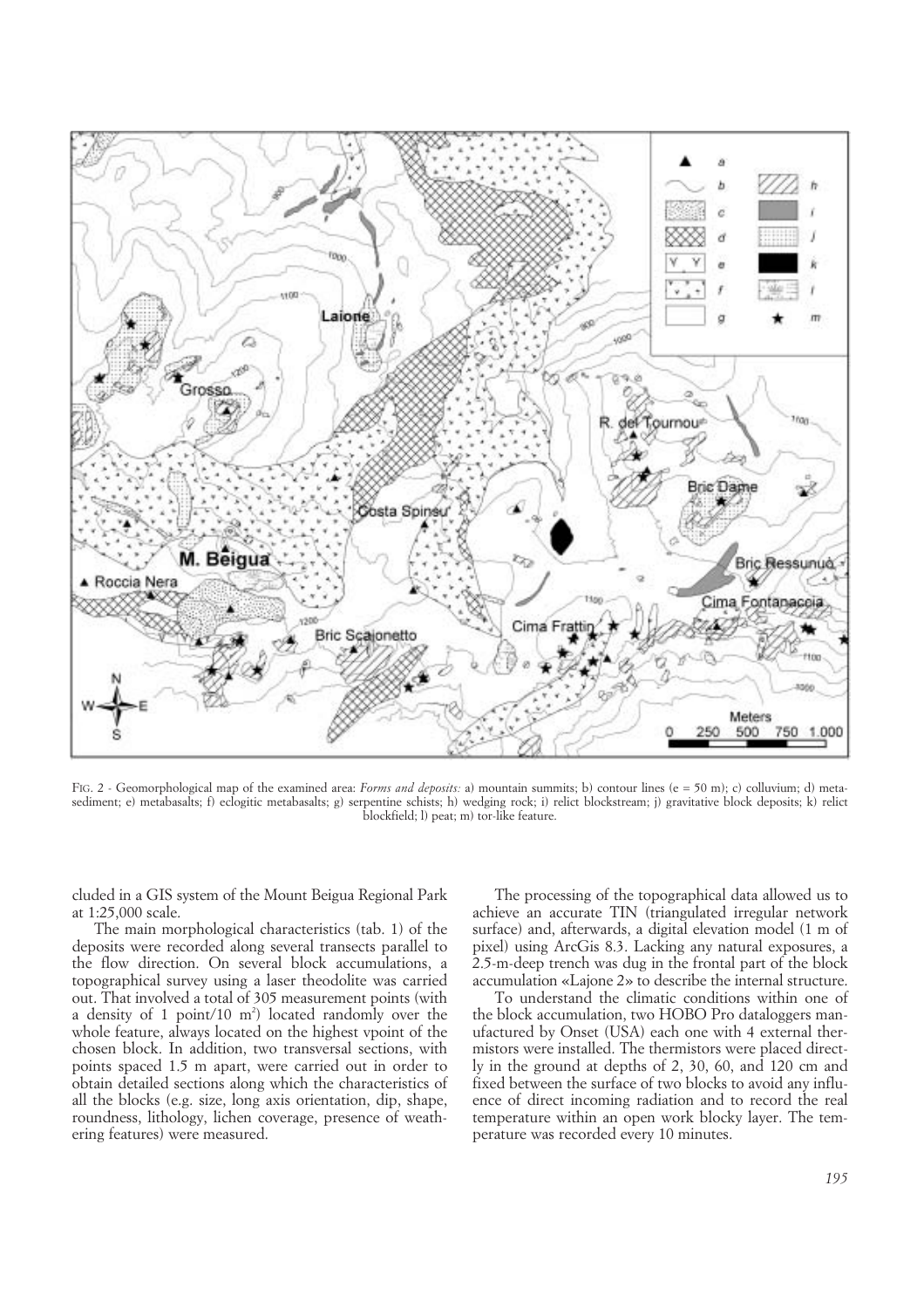#### RESULTS

# *Morphology*

The fig. 2 shows the location of 11 block bodies that were identified, together with tors and other gravitational features. The small tor that occur along the ridge of Mount Beigua are shown in fig. 3d. Evidence of mechanical disintegration is widespread on the rock outcrops throughout the study area above an altitude of 1100 m a.s.l.

Table 1 summarises data collected during survey of these 11 block bodies. All lie between 900 and 1100 m a.s.l. Four are located near the watershed between the Po and Ligurian river basins between 1050 and 1100 m a.s.l. The others are located on northern exposed slopes above 900 m, with the exception of one deposit that is located in a valley bottom at 680 m a.s.l. The mean slope of all 11 deposits varies between 2°-12°.

The block accumulations vary in extent from about 40,000 m<sup>2</sup> for one (ID1; Pian del Fretto) to 1762 m<sup>2</sup> (ID2) near the Lajone marsh). If the two largest deposits are excluded, the other 9 blockstreams fall within a range of 4000 to 10,000  $m^2$ . Their average length is 275 m.

Almost all the block bodies (10) are located in valley bottoms on gentle slopes (< 10°). They have a lobate or tongue shape with a length/width ratio ranging between 3.8 and 14.6. These blocks are characterized by an openwork texture where block size ranges between 1.5 and 0.6 m in diameter (fig. 3a). Blocks are almost always angular, with metabasalt ones often being tabular. Blocks generally decrease in size from the upper part (average of 1.1 m) to the front (average of 0.8 m). By contrast, roundness of the blocks increases slightly downward. Weathering pits with a diameter of some decimeters and a depth of some centimeters, occur mainly on blocks with subhorizontal faces. Other weathering features, such as grooves, appear along joints or on steep faces along the line of maximum dip. These weathering features seem to be controlled by lithology because they are developed almost exclusively on the serpentine schists. Although lichen coverage is always greater than 70%, it was not possible to undertake any lichenometric analyses due to the concretion of the lichen thalli.

The orientation of the long axis of the blocks is variable, but generally three areas with relatively homogeneous patterns can be noted: (i) apex, (ii) central part, and (iii) front. In the apex, the long axes are randomly oriented with a wide range of inclinations (10-90°). In the central part there is a predominance of blocks with long axes parallel to the direction of the landform. The blocks have a high inclination ( $> 60^{\circ}$ ) that increases from the middle of the blockstreams to its border. The front part is characterized by imbrication of blocks with an inclination always greater than 35°. Only one block accumulation is equidimensional with a length/width ratio of ca. 1; it is located on a slope. In this case, the surface is characterized by an open-work texture where the block size ranges between 1.5 m and 0.8 m in diameter (fig. 3b). The blocks are almost always angular and appear to be devoid of preferential orientation.

All 11 examined block accumulations are composed exclusively of the same lithology as the underlying bedrock.

The detailed topographical analysis of the Lajone 2 deposits and the derived DEM were used to show the flow structures. Along 26 transversal and 3 longitudinal profiles, a surface curvature analysis (concavity, convexity, flatness, verticality) was carried out. Based on the results of this statistical analysis and on the geomorphological survey, the surface of the deposit can be divided into five zones from the apex to the front (fig. 4):

- A. a gently depressed surface with circular form;
- B. a zone with small lobes parallel and transversally oriented to the direction of the deposit;
- C. a zone characterized by very gentle surfaces  $(< 8^{\circ})$  with longitudinal ridges and troughs;
- D. a zone with sharp (clear) transversal ridges and troughs;
- E. a frontal part, with a flat area behind a steep (30°) scarp (3 m in height).

Along the two transects (AB, CD of fig. 5a) the topographical measurements of the detailed fabric analysis were carried out. The profile CD referring to the central part of the Lajone 2 deposits is shown in fig. 5c and 5f. The vectors reported in fig. 5c and the frequency rose diagram (fig. 5b) show that the mean direction of the a-axis is north-south, parallel to the flow direction of the body. The density polar plot and the stereogram of fig. 6d show also that almost all the blocks are very steeply inclined  $($ >35 $^{\circ}$  $)$ with some of them even being vertical.

The profile AB is located in the frontal part of the landform; fig. 6a and fig. 6b shows the imbrication of the main part of the blocks that dip upslope with an inclination almost greater than 35°. The long axes direction ranges between 100° and 200°, with more than 40% included in a narrower range (180-200°).

# *Thermal regime of the blocky layer*

Figure 7 shows the trend of mean monthly temperature for 2003 recorded in the frontal part of the Lajone 2 deposit, at different depths (2, 30, 60, and 120 cm). The ground surface temperature (GST), defined at –2 cm according to Guglielmin (2004), ranged between 26 °C in July and 1 °C in January with an amplitude of 25 °C and a mean annual surface temperature (MAST) of 11.7 °C. The deepest temperature, recorded at –120 cm, ranged between 15.5  $\mathrm{C}$  in August to -1.5  $\mathrm{C}$  in January with an amplitude of 17 °C.

Figure 8 shows the mean daily temperature pattern for the period between 5 August 2003 to 16 September 2004 at the different depths (2, 30, 60, and 120 cm). The GST ranged between 33 °C in July to  $-30$  °C in January with an amplitude of 43 °C. The temperature at –120 cm, ranged between 21 °C in August to –4 °C in January with an amplitude of 25 °C.

Figures 9a and 9b show two seasonal examples of the temperature recorded at the same depth (60 cm) on the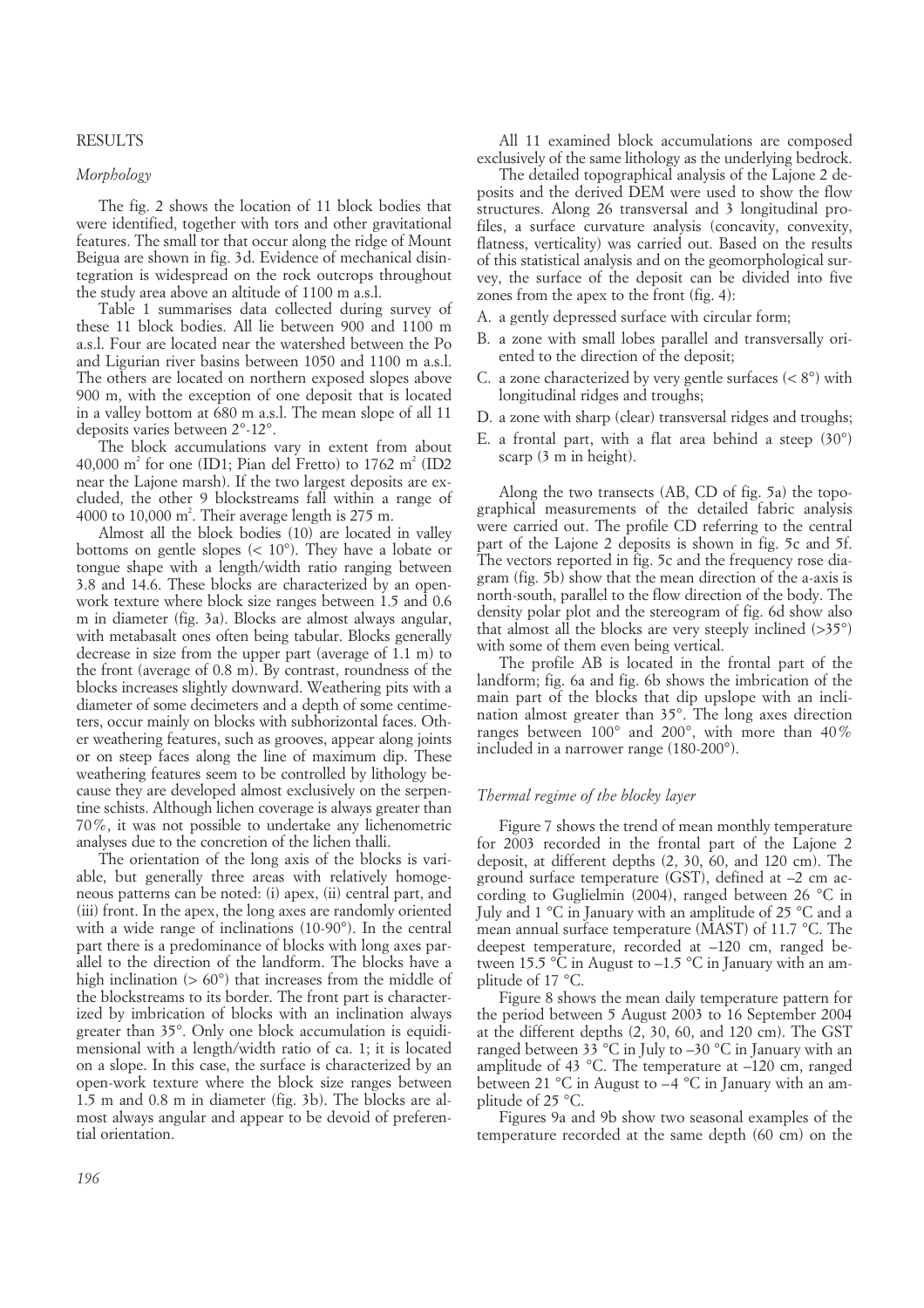| block fabric                          | random                 | vertical          | imbricate<br>vertical - | random                   | imbricate         | random                   | imbricate                                | vertical                            | imbricate            | vertical               | vertical             |
|---------------------------------------|------------------------|-------------------|-------------------------|--------------------------|-------------------|--------------------------|------------------------------------------|-------------------------------------|----------------------|------------------------|----------------------|
| block lithology                       | serpentineschists      | serpentineschist  | serpentineschist        | serpentineschist         | serpentineschist  | metabasit                | serpentineschist                         | serpentineschist                    | serpentineschist     | serpentineschist       | serpentineschist     |
| round.<br>block<br>ness               | rounded<br>$rac{1}{2}$ | argular<br>当      | rendue<br>$\frac{1}{3}$ | angular<br>$\frac{1}{3}$ | arqular<br>dine.  | angular<br>$\frac{1}{3}$ | angular                                  | mandur<br>$\frac{1}{2}$             | angular<br>sub-      | anguar                 | angular<br>sub-      |
| shape<br>block                        | prism                  | labular           | tabular                 | tabular                  | prism             | tabular                  | <b>Iabular</b>                           | tabular                             | tabular              | prisim                 | tabular              |
| mean<br>block<br>size<br>E            | $\frac{8}{100}$        | 100               | 2                       | g                        | g                 | 50                       | 125                                      | 120                                 | 8                    | 9                      | g                    |
| ğ<br>g                                | stream<br>block        | stream<br>block   | stream<br>block         | stream<br>block.         | stream<br>block   | stream<br>block          | stream<br>block                          | stream<br>block                     | stream<br>block      | stream<br>block        | de a<br>Bai          |
| or main<br>acarp                      | r                      | z                 | z                       | z                        | z                 | z                        | z                                        | z                                   | z                    | z                      | z                    |
| vegetatio rock cliff<br>coverage<br>E | discont<br>lichen      | discont<br>lichen | discont<br>lichen       | discont<br>lichen        | discont<br>lichen | discont<br>lichen        | discont<br>lichen                        | discont<br>lichen                   | discont<br>lichen    | discont<br>lichen      | discont.<br>lichen   |
| lerght<br>Nwidth<br>ratio             | 4,04                   | 835               | 13,33                   | 8.67                     | 14,57             | 7,03                     | 5.81                                     | 6.37                                | 4,02                 | 6,46                   | 1,16                 |
| length<br>Ē                           | $\frac{1}{2}$          | 144               | 202                     | 380                      | 437               | 239                      | 278                                      | 223                                 | 253                  | 168                    | 180                  |
| width<br>Ē                            | gz                     | 2                 | fö                      | ¥                        | Ż                 | z                        | r                                        | R                                   | 3                    | R                      |                      |
| area<br>$\sqrt{m2}$                   | 39578                  | 1762              | <b>Z0PE</b>             | 8189                     | 8875              | 6614                     | 10006                                    | 4450                                | 10121                | 4594                   | 20250 155            |
| aspect                                | š                      | N NE              | z                       | z                        | z                 | 븾                        | 头                                        | N-NE                                | NW N                 | ¥                      | 쁮                    |
| dip []<br>mean                        | ٠                      | 6V                | w                       | œ                        | œ                 | r.                       | r                                        | g                                   | ë                    | in,                    | ŵ                    |
| alex, [m]<br>mean                     | 1101                   | L                 | š                       | ges                      | 1103              | 920                      | 803                                      | 382                                 | 682                  | 1076                   | 1036                 |
| location<br>deposit                   | saddle                 | slope             | bottom<br>valley        | bottom<br>valley         | bottom<br>valley  | bottom<br>valley         | slope.                                   | bottom<br>yalley                    | bottom<br>yalley     | valley                 | slope                |
| structure<br>surface                  | absent                 | streem            | langtudinal<br>ridge    | absent                   | absent            | lengtudinal<br>ridge     | TRAVERSA undulating stone banked<br>lobe | TRAVERSA undulating traversal ridge | lengtudinal<br>ridge | convex traversal ridge | lengtudinal<br>ridge |
| morpha<br>surface                     | ä                      | Z                 | undulating              |                          | RIANUN undulsting |                          |                                          |                                     |                      |                        | 190                  |
| name                                  | FRETTO                 | LAIONE 1          | LAIONE <sub>2</sub>     | LAIONE 3 undulating      |                   | TRAVERSA undulating<br>٣ | ψ                                        |                                     | 9 ZERVAZZO convex    | 10 RICNDO 1            | 11 RIONDO 2          |
| $\overline{a}$                        | ٠                      | $\sim$            | m                       | ÷                        | uni               | ö                        | k                                        | 43                                  |                      |                        |                      |

TABLE 1 - The main morphological and sedimentological data collected during the surveys of the 11 blocks bodies TABLE 1 - The main morphological and sedimentological data collected during the surveys of the 11 blocks bodies

*197*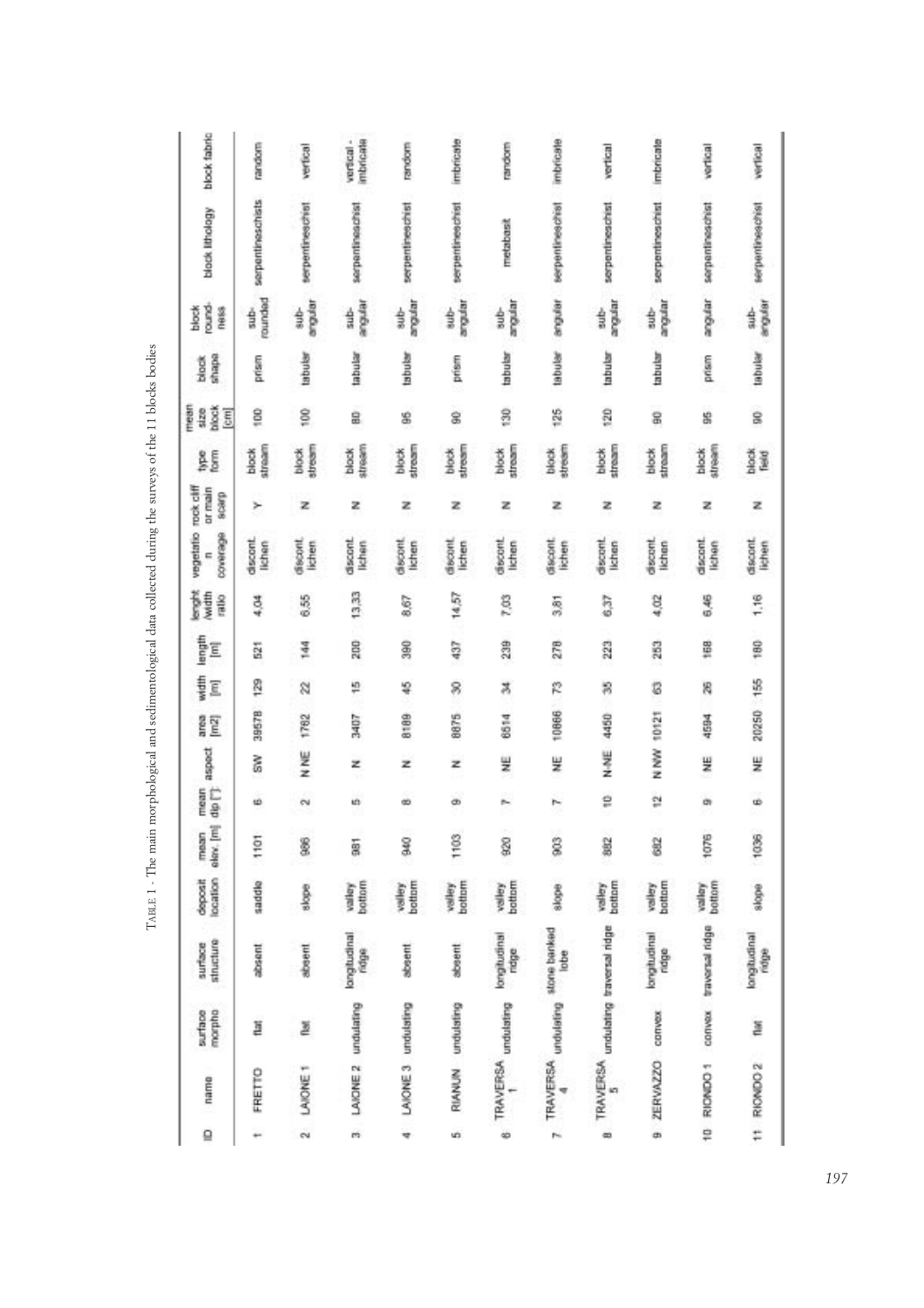

FIG. 3 - a) «Lajone 1» slope blockstream, view from top; b) «Riondo 1» down-valley blockstream, view from top; c) detail of block fabric at front of «Fretto» blockstream; d) little tor-like feature in serpentine schists, near Cima Frattin.

top and on the frontal part of the «Lajone 2» deposit, relative to January and August 2003. In winter, the fluctuations of the temperature were lower than in summer, but there were no clear episodes of zero curtain effect in either part of the landform, nor during the early winter were there very frequent daily thermal freezing-thawing events. The thermal regime was almost similar and simultaneous on the top and at the front in winter and in summer, indicating a negligible chimney effect (Harris & Pedersen, 1998).

The maximum frost penetration was calculated using the linear thermal gradient between the thermistors located at the depths of 60 and 120 cm and exceeded 210 cm.

# DISCUSSION AND CONCLUSIONS

As regards the origin of the blocks that occur on the uplands of the Beigua areas, the scree deposits that lie beneath rock scarps can be readily distinguished from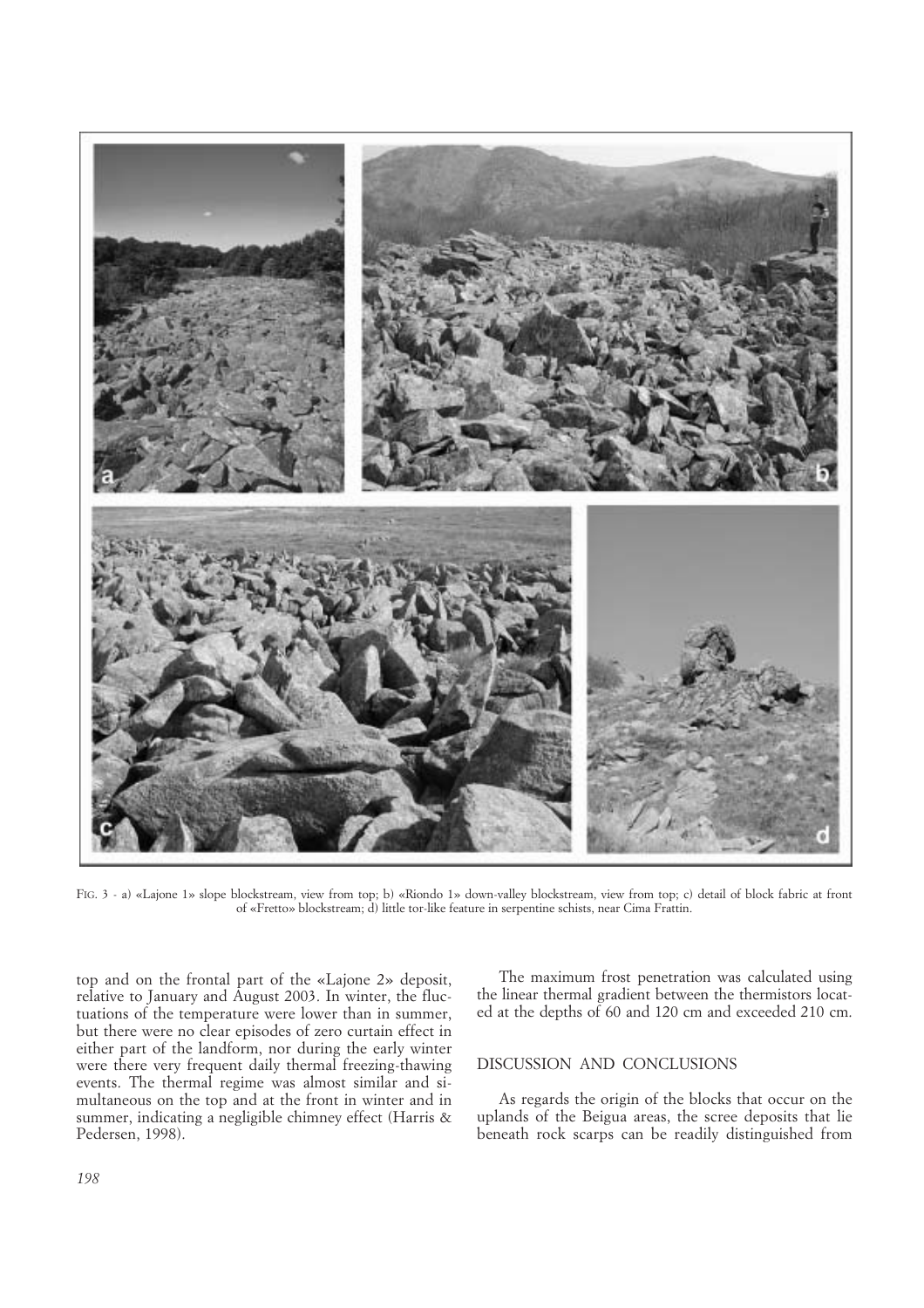FIG. 4 - Cross profiles and longitudinal profile of the Lajone 2 block stream and sketch of the different morphological zones of the Lajone 2 block stream.



the blocky accumulations described in this paper because the latter occur on slopes or on valley-floors without any bedrock cliff or free face at their head. In addition, scree deposits have a typical gravitational size selection with an increase of size downslope. On the other hand, block accumulations have an opposite trend with the smallest block size in the frontal part of the bodies. This has also been described by Klatka (1962) for the blockslopes and blockstreams of the classical site of Lysa Gora in Poland.

We can exclude a glacial origin hypothesis, as proposed in the past (e.g. Sacco, 1934), because there is no evidence of glacial erosion (such as cirques, roches moutonnées, striae, etc.) nor of diamicton deposits unequivocally attributable to a glacial deposition. In addition, the block accumulations are always composed of the same lithology as the underlying bedrock in the autochthonous blockfields and blockstreams (e.g. Harris, 1994). In a few cases, it cannot be excluded that the blocks originated from large rock avalanches that completely destroyed the original bedrock cliff or ridge. Considering that the shape of the blocks is always angular or subangular, they were probably produced mainly by mechanical weathering. The weathering pits and grooves that occur on the blocks within the blockfields are not present on the surrounding scree slopes with similar steepness, suggesting an older age for the former. These weathering features could be the result of biochemical or biomechanical processes, not exclusive to cryogenic environments, as proposed by Guglielmin & *alii* (2005) for the granites of Northern Victoria Land in Antarctica.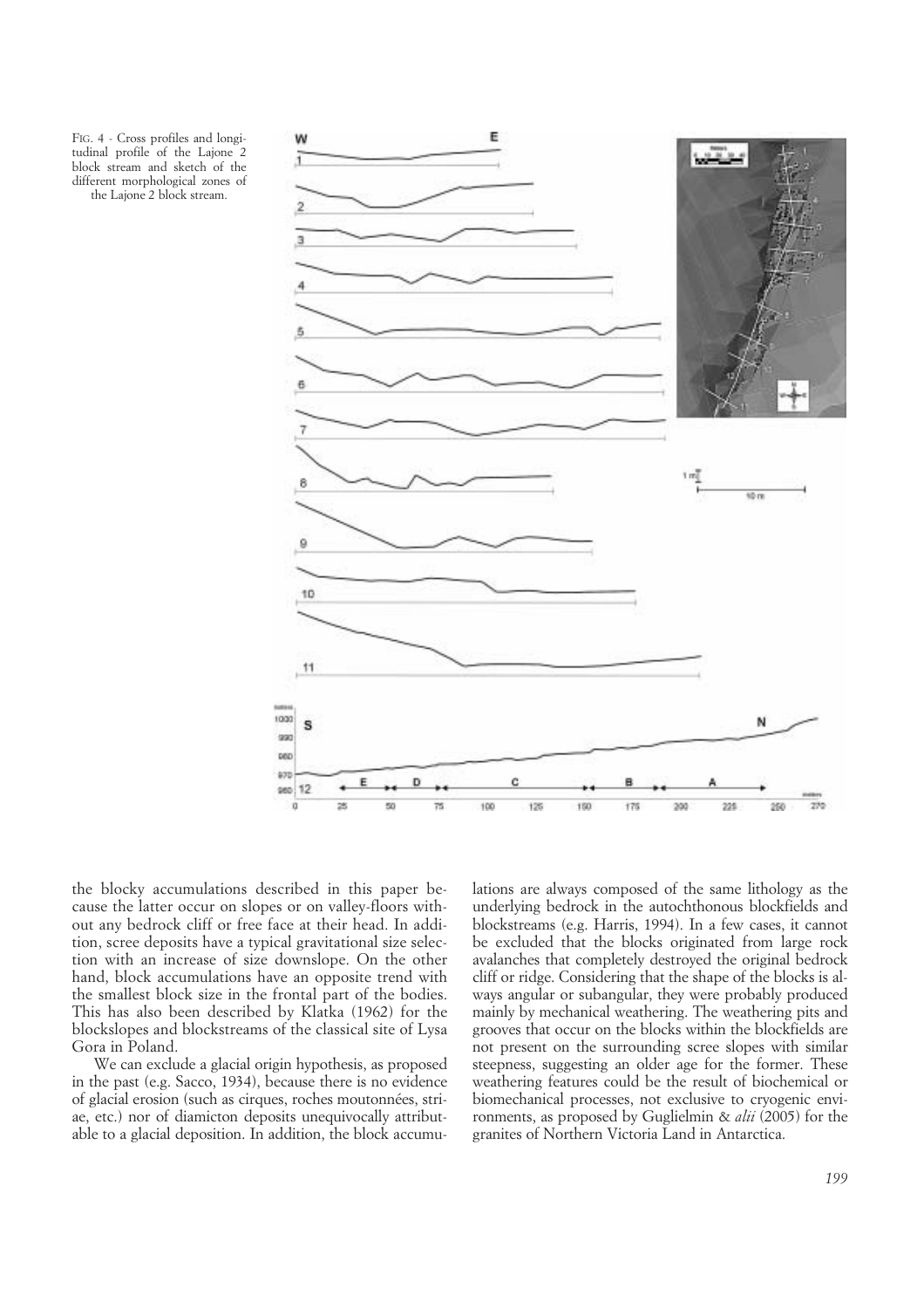

FIG. 5 - Lajone 2 block stream: a) localisation of the detailed sedimentological profiles AB and CD; b) rose frequency diagram of the blocks along CD transect; c) pattern of a-axis vectors; d) stereogram and density plot of the long axis of the CD transect blocks; e) view of the CD transect.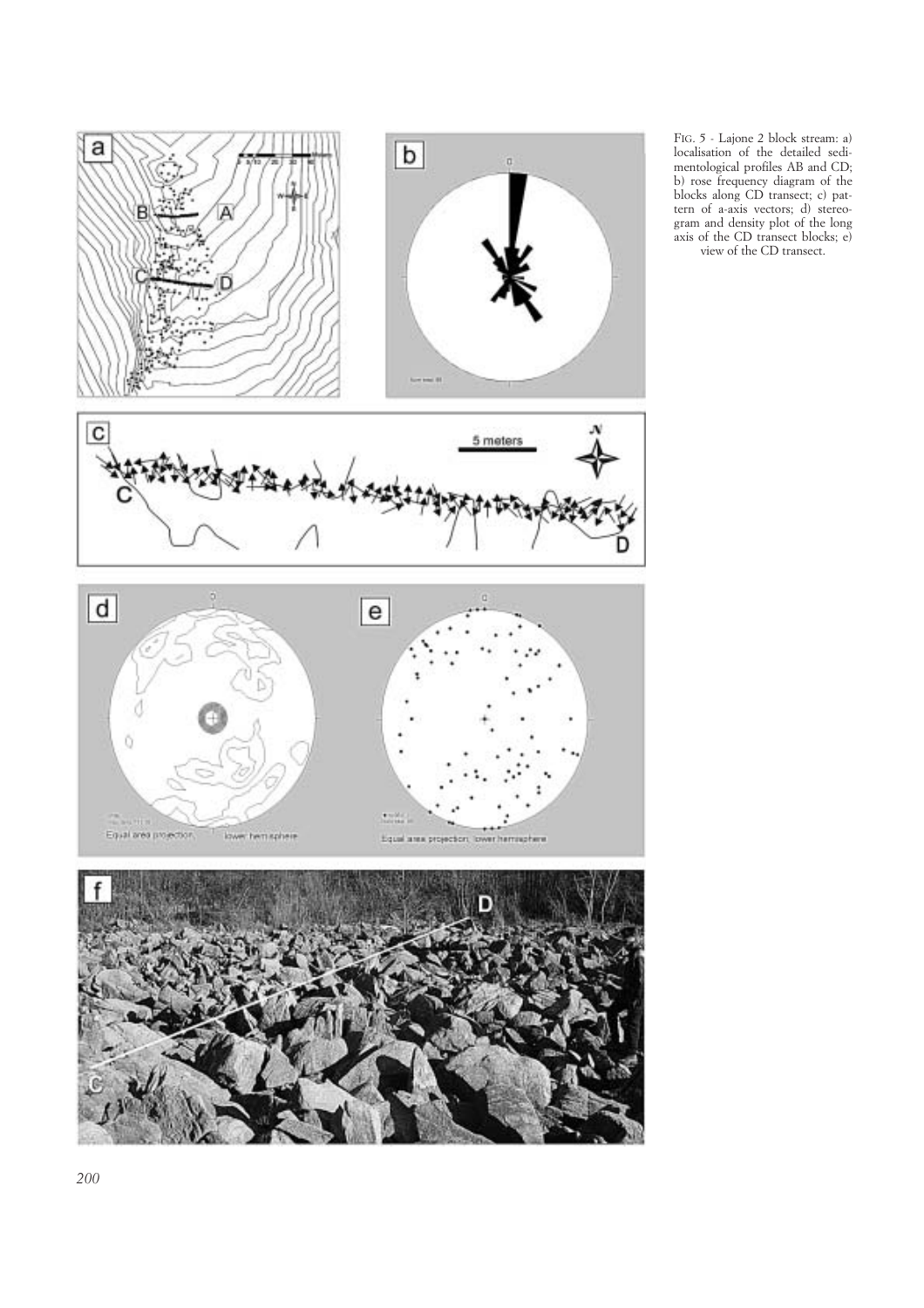FIG. 6 - Lajone 2 block stream, frontal part: a) pattern of a-axis vectors; b) stereogram of the long axis and rose frequency diagram of the blocks along AB transect; c) view of the AB transect.

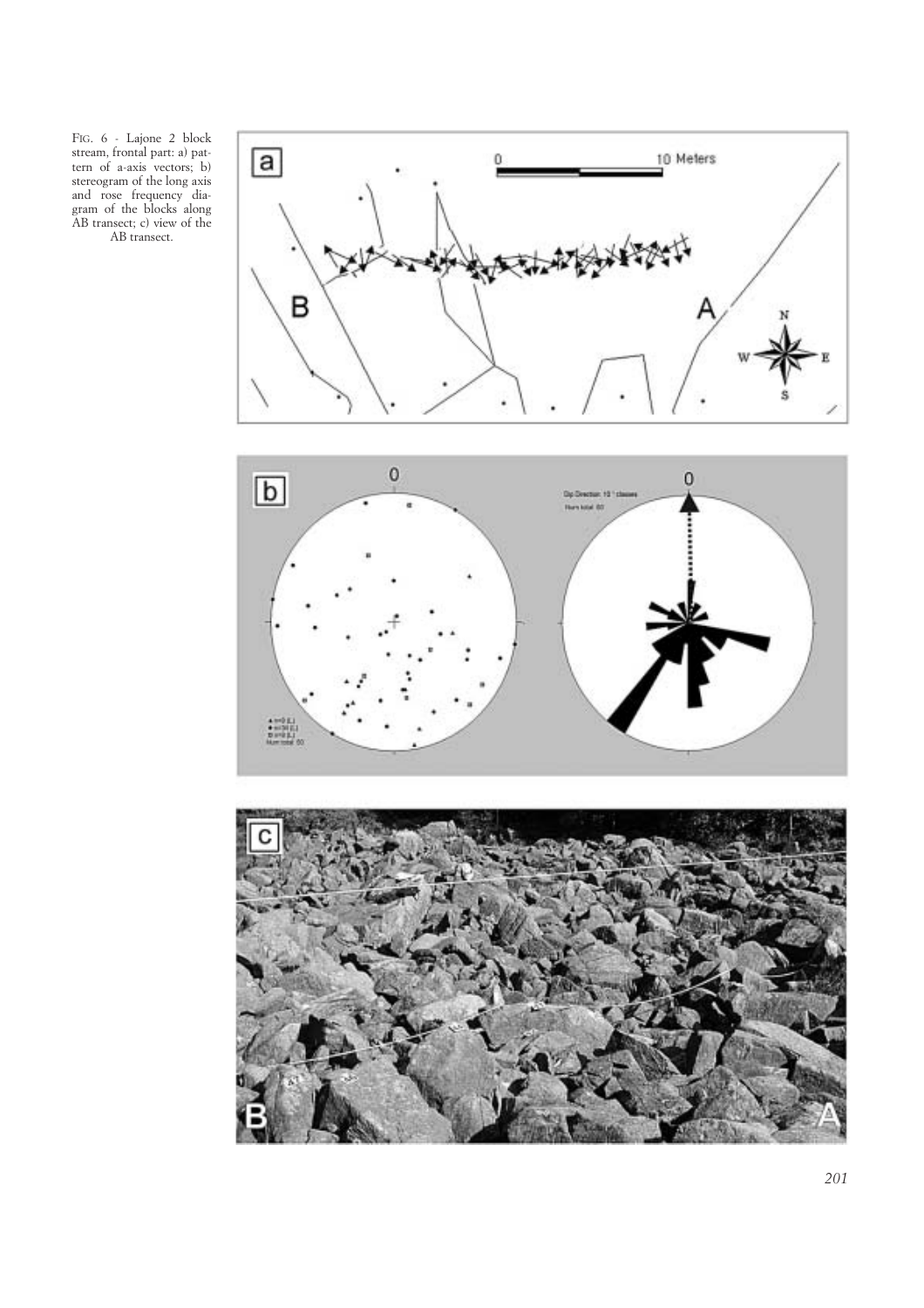

All the block accumulations described here are characterised by (i) an open-work texture in the upper 1.5 m of thickness, (ii) angular or subangular blocks, (iii) frequent vertical dipping, or imbrication of the boulders, (iv) and an absence or paucity of vegetation (except for the epilithic lichens). The accumulations are composed of the same underlying lithology. Moreover, all the 11 examined block bodies have a gentle slope  $(< 12^{\circ})$ , lower than the repose angle of the material, and almost none have any rock cliff or free face. In many ways they are similar to the famous

«stone streams» of the Falkland Islands (Anderson, 1906; Clapperton, 1975).

With regard to their morphologies, 10 of the 11 block accumulations examined have a tongue shape and are developed within valley-floors. These are considered autochthonous blockstreams. These blockstreams differ from blockfields, because the former exibit flow structures such as transversal and longitudinal ridges and stonebanked lobes. The fabric pattern, with imbrication well pronounced in the frontal part of the blockstreams and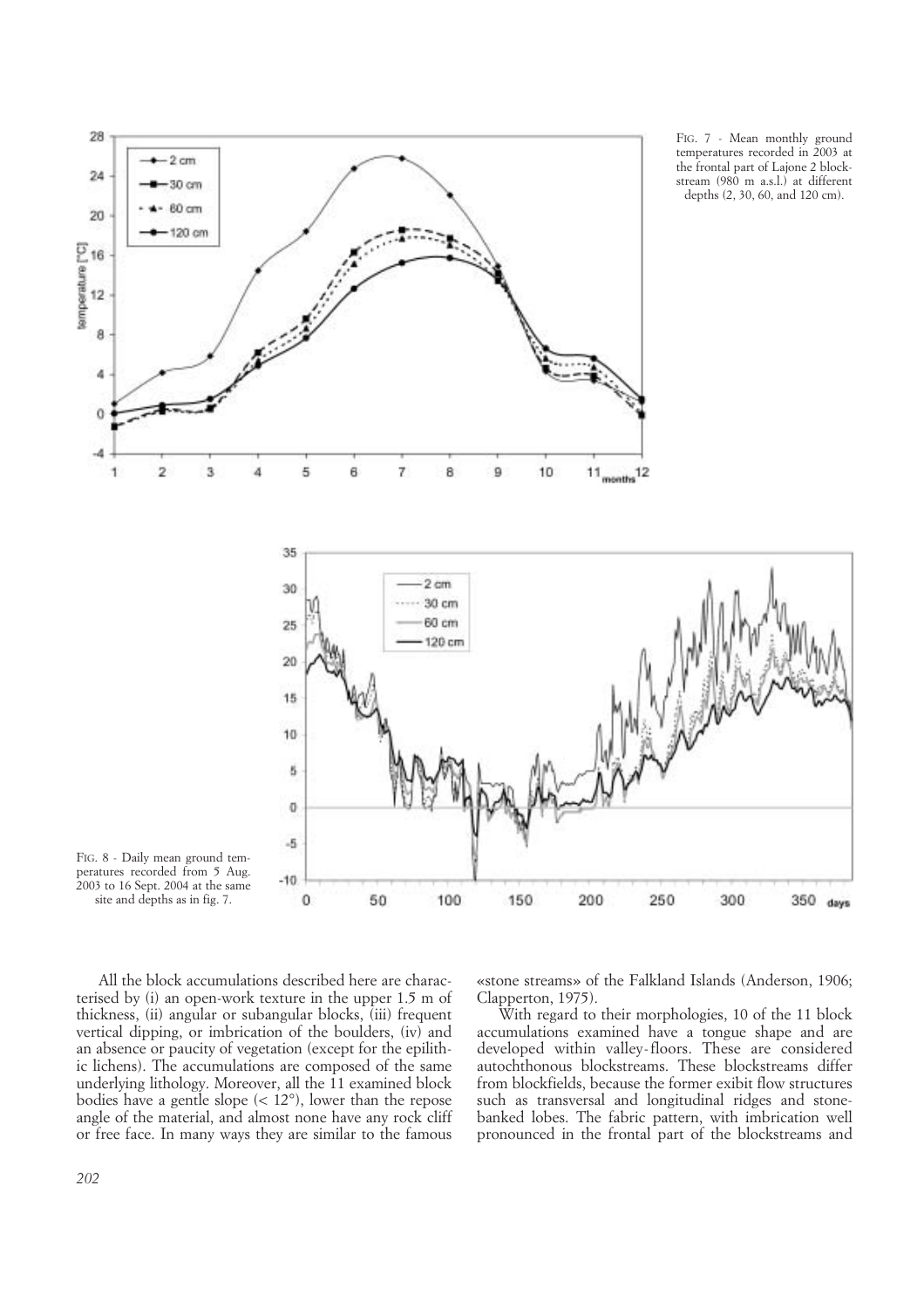FIG. 9 - Comparison between the thermal regime of the apex and the front of the Lajone 2 blockstream: a) ground temperature recorded every 10 min at 60 cm depth in January 2003; b) August 2003.



with the orientation of the long axis of individual blocks transverse to the gradient, is similar to that which is described in literature from elsewhere (e.g. Caine, 1972, in Tasmania). In our cases, we did not find that the inclination of the long axis of the blocks was less steep than the gradient, as shown by many authors (e.g. Caine, 1972; Klatka, 1962); on the contrary, the blocks are always steeper than the gradient.

The clast fabric, the gentle slope of the blockstreams, and the flow structures on their surface indicate mass transport. Considering the evidence of the tors and of frost wedging of some rock outcrops and, above all, the relatively high frost penetration now measured and the usually low winter snow cover, it can be argued that solifluction under non-periglacial conditions is unlikely.

It cannot be said whether the debris supply was contemporaneous with, or whether it preceded the gelifluction and/or frost creep mobilisation of the blockstream. If one accepts the model proposed by Czudek & Demek (1972) and by Romanovskii & Tyurin (1983), in which movement (usually with a rate of some centimetres per year) may be due to creep of thawed blocks over an icy base with a high ice content  $(>50\%)$ , one has to accept that the mobilisation occurred under periglacial con